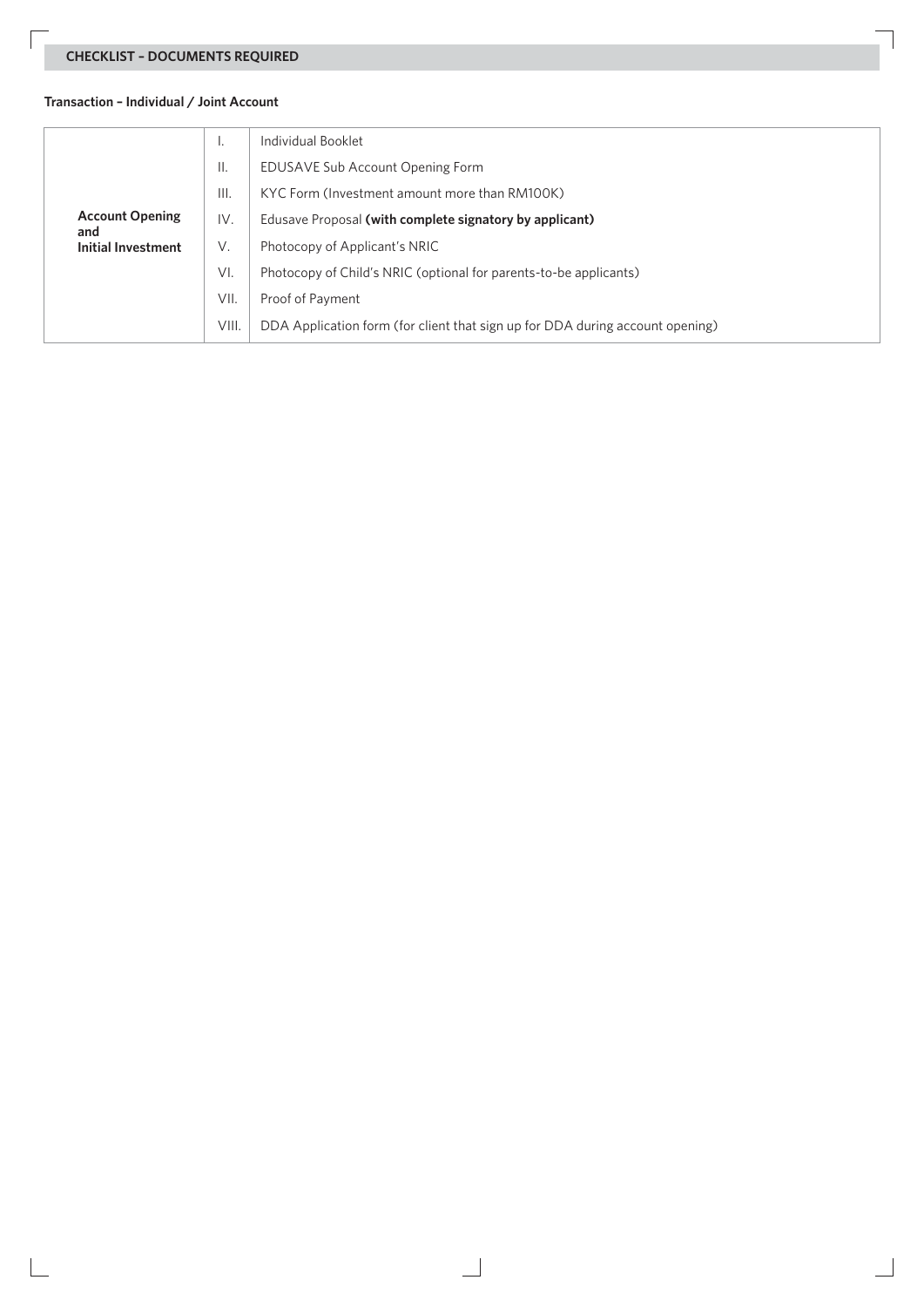

## EDUSAVE Account Opening & Information Update Form

|                                    | thereto (if any). You should read and understand the contents of the relevant prospectus, information memorandum, disclosure document and supplemental thereto (if any) before completing this form. |                           |                                    |                                       | In accordance with the Capital Markets and Services Act 2007, this form should not be circulated unless accompanied by the applicable prospectus, information memorandum, disclosure document and supplemental |  |
|------------------------------------|------------------------------------------------------------------------------------------------------------------------------------------------------------------------------------------------------|---------------------------|------------------------------------|---------------------------------------|----------------------------------------------------------------------------------------------------------------------------------------------------------------------------------------------------------------|--|
|                                    | <b>IMPORTANT:</b> 1. Please complete in CAPITAL LETTERS and BLACK INK only, and tick V where applicable. Any alteration made must be countersigned.                                                  |                           |                                    |                                       |                                                                                                                                                                                                                |  |
| <b>Account Type</b>                | Single<br>Joint                                                                                                                                                                                      |                           |                                    | <b>Client Type</b><br><b>New</b>      | Existing                                                                                                                                                                                                       |  |
| <b>Master Account No.</b>          |                                                                                                                                                                                                      |                           |                                    |                                       |                                                                                                                                                                                                                |  |
|                                    | <b>DETAILS OF FIRST APPLICANT</b>                                                                                                                                                                    |                           |                                    |                                       |                                                                                                                                                                                                                |  |
| Full Name (as per NRIC / Passport) |                                                                                                                                                                                                      |                           |                                    |                                       |                                                                                                                                                                                                                |  |
|                                    |                                                                                                                                                                                                      |                           |                                    |                                       |                                                                                                                                                                                                                |  |
|                                    |                                                                                                                                                                                                      |                           |                                    |                                       |                                                                                                                                                                                                                |  |
| NRIC No.                           |                                                                                                                                                                                                      | L,                        |                                    | Passport No. / Other                  |                                                                                                                                                                                                                |  |
|                                    | <b>DETAILS OF JOINT-APPLICANT</b>                                                                                                                                                                    |                           |                                    |                                       |                                                                                                                                                                                                                |  |
| Full Name (as per NRIC / Passport) |                                                                                                                                                                                                      |                           |                                    |                                       |                                                                                                                                                                                                                |  |
|                                    |                                                                                                                                                                                                      |                           |                                    |                                       |                                                                                                                                                                                                                |  |
|                                    |                                                                                                                                                                                                      |                           |                                    |                                       |                                                                                                                                                                                                                |  |
| <b>NRIC No.</b>                    |                                                                                                                                                                                                      |                           |                                    | Passport No. / Other                  |                                                                                                                                                                                                                |  |
|                                    | <b>EDUSAVE ACCOUNT DETAILS - CHILD INFORMATION</b>                                                                                                                                                   |                           |                                    |                                       |                                                                                                                                                                                                                |  |
| <b>EDUSAVE Account 1</b>           |                                                                                                                                                                                                      |                           | <b>EDUSAVE Account No.</b>         |                                       |                                                                                                                                                                                                                |  |
| With Child                         | Without Child                                                                                                                                                                                        |                           |                                    |                                       |                                                                                                                                                                                                                |  |
| Date of Birth                      | D<br>$\sqrt{2}$<br>M<br>M                                                                                                                                                                            |                           | Gender                             | Male<br>Female                        |                                                                                                                                                                                                                |  |
| Relationship                       | Parent/Child                                                                                                                                                                                         | Grandparent/Grandchildren |                                    | Godparent/Godchildren                 |                                                                                                                                                                                                                |  |
|                                    | Others, please specify                                                                                                                                                                               |                           |                                    |                                       |                                                                                                                                                                                                                |  |
|                                    | Child's Full Name (as per NRIC / Passport)                                                                                                                                                           |                           |                                    |                                       |                                                                                                                                                                                                                |  |
|                                    |                                                                                                                                                                                                      |                           |                                    |                                       |                                                                                                                                                                                                                |  |
|                                    |                                                                                                                                                                                                      |                           |                                    |                                       |                                                                                                                                                                                                                |  |
| NRIC No.                           | $\overline{\phantom{a}}$                                                                                                                                                                             | $\overline{a}$            |                                    | Passport No. / Other                  |                                                                                                                                                                                                                |  |
| <b>Fund Name</b>                   |                                                                                                                                                                                                      |                           |                                    |                                       |                                                                                                                                                                                                                |  |
|                                    |                                                                                                                                                                                                      |                           |                                    |                                       |                                                                                                                                                                                                                |  |
| <b>Investment Amount</b>           |                                                                                                                                                                                                      |                           | Sales Charge (%)<br>$\blacksquare$ | *Distribution Instruction<br>Reinvest | Credit to Bank Account                                                                                                                                                                                         |  |
| <b>Smart Save Plan</b>             |                                                                                                                                                                                                      |                           |                                    |                                       |                                                                                                                                                                                                                |  |
| <b>SSP Investment Amount</b>       |                                                                                                                                                                                                      |                           | <b>Date of Deduction</b>           |                                       |                                                                                                                                                                                                                |  |
|                                    |                                                                                                                                                                                                      |                           | 5th                                | 20th                                  | <b>Both Dates</b>                                                                                                                                                                                              |  |
| <b>EDUSAVE Account 2</b>           |                                                                                                                                                                                                      |                           | <b>EDUSAVE Account No.</b>         |                                       |                                                                                                                                                                                                                |  |
| With Child                         | Without Child                                                                                                                                                                                        |                           |                                    |                                       |                                                                                                                                                                                                                |  |
| Date of Birth                      | $M$ $M$                                                                                                                                                                                              |                           | Gender                             | Female<br>Male                        |                                                                                                                                                                                                                |  |
| Relationship                       | Parent/Child                                                                                                                                                                                         | Grandparent/Grandchildren |                                    | Godparent/Godchildren                 |                                                                                                                                                                                                                |  |
|                                    | Others, please specify                                                                                                                                                                               |                           |                                    |                                       |                                                                                                                                                                                                                |  |